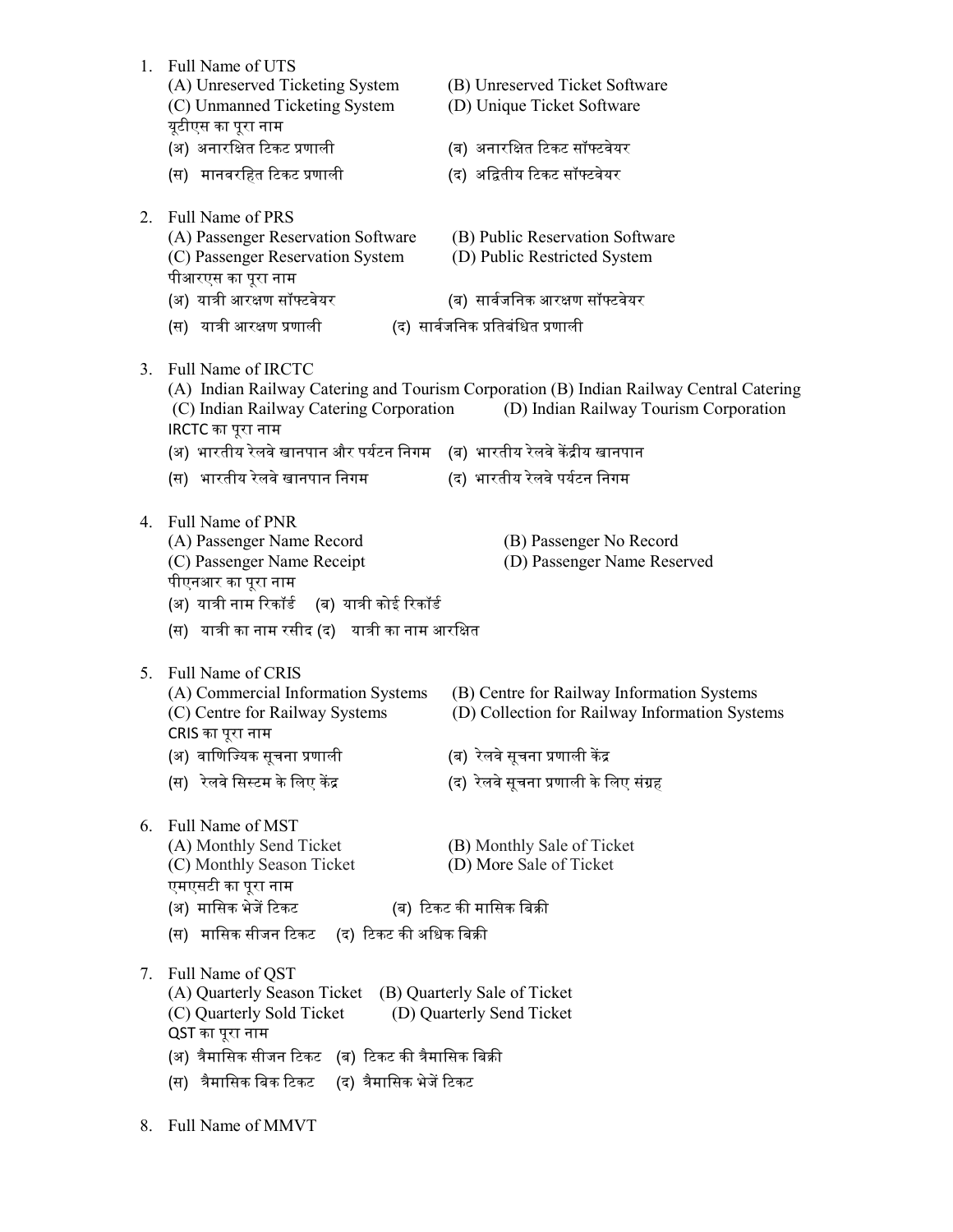|    | (A) Man Milk Vendor Ticket<br>(C) Multi Milk Vendor Ticket<br>MMVT का पूरा नाम                                                 | (B) Many Milk Vendor Ticket<br>(D) Monthly Milk Vendor Ticket                                                    |
|----|--------------------------------------------------------------------------------------------------------------------------------|------------------------------------------------------------------------------------------------------------------|
|    | (अ) मैन मिल्क वेंडर टिकट                                                                                                       | (ब) कई मिल्क वेंडर टिकट                                                                                          |
|    | (स) मल्टी मिल्क वेंडर टिकट                                                                                                     | (द) मंथली मिल्क वेंडर टिकट                                                                                       |
| 9. | Full Name of RAC                                                                                                               |                                                                                                                  |
|    | (A) Reservation Against Cancellation<br>(C) Refuse Against Cancellation<br>आरएसी का पूरा नाम                                   | (B) Rule Against Cancellation<br>(D) Reservation And Cancellation                                                |
|    | (अ) रद्दीकरण के खिलाफ आरक्षण                                                                                                   | (ब) रद्द करने के खिलाफ नियम                                                                                      |
|    | (स) रहीकरण के खिलाफ मना                                                                                                        | (द) आरक्षण और रद्द करना                                                                                          |
|    | 10. Full Name of W/L<br>(A) Written List<br>(C) Work List<br>W / L का पूरा नाम                                                 | (B) Waiting List<br>(D) Wrong List                                                                               |
|    | (अ) लिखित सूची                                                                                                                 | (ब) प्रतीक्षा सूची                                                                                               |
|    | (स) कार्य सूची                                                                                                                 | (द) गलत सूची                                                                                                     |
|    |                                                                                                                                |                                                                                                                  |
|    | 11. Full Name of PCT<br>(A) Printer Card Ticket<br>(C) Printer Cum Ticket<br>PCT का पूरा नाम                                   | (B) Printed Coupon Ticket<br>(D) Printed Card Ticket                                                             |
|    | (अ) प्रिंटर कार्ड टिकट                                                                                                         | (ब) मुद्रित कूपन टिकट                                                                                            |
|    | (स) प्रिंटर सह टिकट                                                                                                            | (द) मुद्रित कार्ड टिकट                                                                                           |
|    | 12. Full Name of ATVM<br>(A) Automatic Terminal Vending Machine<br>(C) Automatic Ticket Vending Machine<br>एटीवीएम का पूरा नाम | (B) Automatic Thermal Vending Machine<br>(D) Automatic Train Vetting Machine                                     |
|    | (अ) स्वचालित टर्मिनल वेंडिंग मशीन                                                                                              | (ब) स्वचालित थर्मल वेंडिंग मशीन                                                                                  |
|    | (स) ऑटोमैटिक टिकट वेंडिंग मशीन                                                                                                 | (द) ऑटोमेटिक ट्रेन वेटिंग मशीन                                                                                   |
|    | 13. Full Name of JTBS                                                                                                          |                                                                                                                  |
|    | (C) Janta Sangh Ticket Booking Sewak<br>JTBS का पूरा नाम                                                                       | (A) Jan Sadharan Ticket Booking Sewak (B) Jan Sangh Ticket Booking Sewa<br>(D) Jan Sadharan Train Boarding Sewak |
|    | (अ) जन साधरण टिकट बुकिंग सेवक                                                                                                  | (ब) जनसंघ टिकट बुकिंग सेवा                                                                                       |
|    | (स) जनता संघ टिकट बुकिंग सेवा                                                                                                  | (द) जन साधरण ट्रेन बोर्डिंग सेवा                                                                                 |
|    | 14. Full Name of STBA<br>(A) Station Train Booking Agent                                                                       | (B) Station Ticket Booking Agent                                                                                 |
|    | (C) Station Train Boarding Agent<br>STBA का पूरा नाम                                                                           | (D) State Terminal Booking Agent                                                                                 |
|    | (अ) स्टेशन ट्रेन बुकिंग एजेंट                                                                                                  | (ब) स्टेशन टिकट बुकिंग एजेंट                                                                                     |
|    | (स) स्टेशन ट्रेन बोर्डिंग एजेंट                                                                                                | (द) स्टेट टर्मिनल बुकिंग एजेंट                                                                                   |
|    | 15. Full Name of EFT<br>(A) Excel Fare Table<br>(C) Excess Fare Ticket<br>EFT का पूरा नाम                                      | (B) Extra Full Ticket<br>(D) Express Fare Ticket                                                                 |
|    |                                                                                                                                |                                                                                                                  |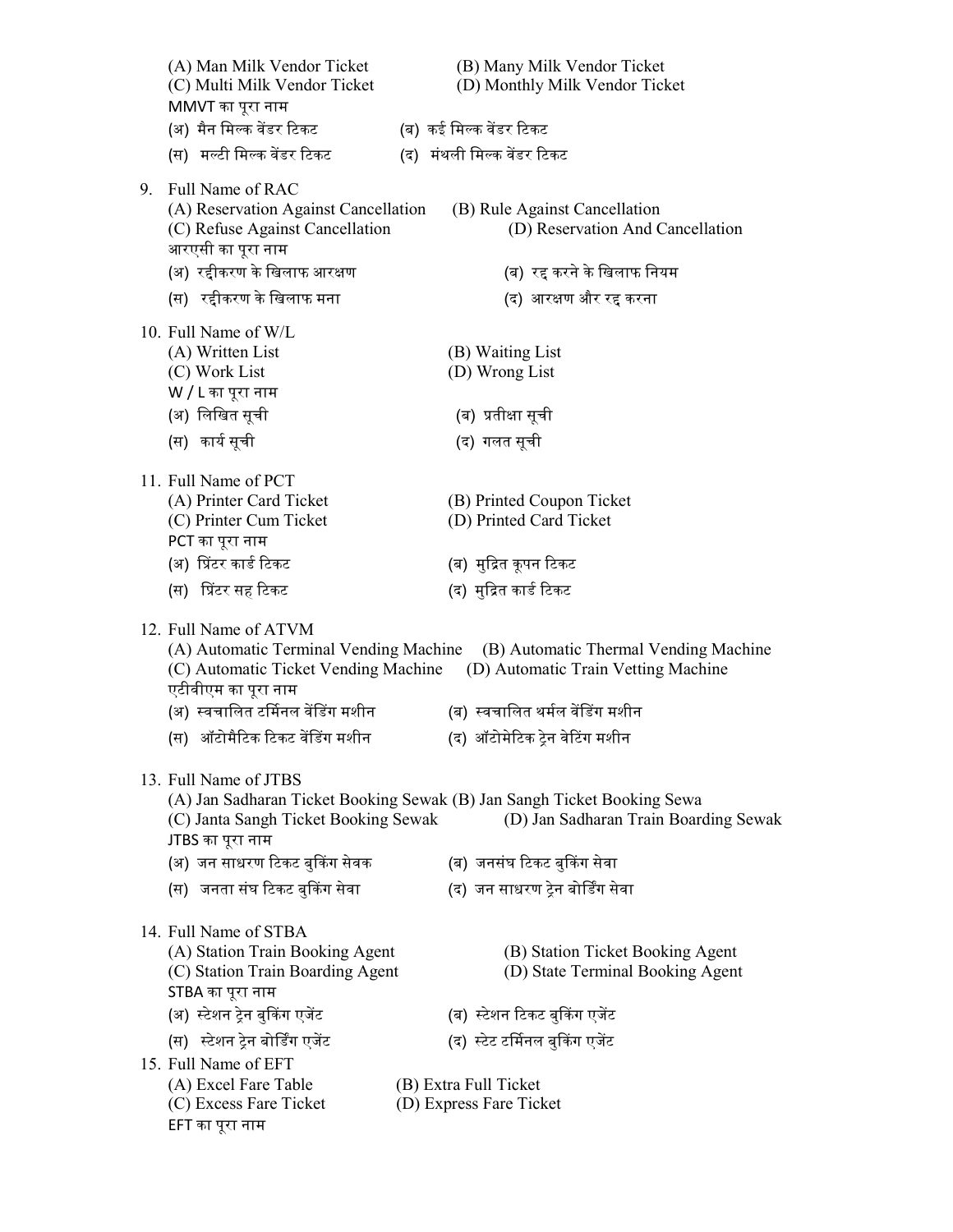(अ) एक्सेल फेयर टेबल (ब) अतिरिक्त पूर्ण टिकट (स) अतिरिक्त किराया टिकट (द) एक्सप्रेस किराया टिकट 16. Full Name of BPT (A) Blank Plane Ticket (B) Blank Paper Terminal (C) Boarding Paper Ticket (D) Blank Paper Ticket BPT का पूरा नाम (अ) ब्लैंक प्लेन टिकट (ब) ब्लैंक पेपर टर्मिनल (स) बोर्डिंग पेपर टिकट (द) ब्लैंक पेपर टिकट 17. Full Name of RTC (A) Rare Travel Coupon (B) Rail Travel Coupon (C) Rail Travel Copy (D) Rail Train Coupon RTC का पूरा नाम (अ) दुर्लभ यात्रा कूपन (ब) रेल यात्रा कूपन (स) रेल यात्रा प्रति (द) रेल ट्रेन कूपन 18. Full Name of ERS (A) Electronic Reservation Slip (B) Electronic Receipt Slip (C) Electronic Railway Slip (D) Electronic Reservation System ईआरएस का पूरा नाम (अ) इलेᮝॉिनक आरᭃण पचᱮ (ब) इलेᮝॉिनक रसीद पचᱮ (स) इलेक्ट्रॉनिक रेलवे स्लिप (द) इलेक्ट्रॉनिक रिजर्वेशन सिस्टम 19. Full Name of CBS (A) Common Booking System (B) Card Booking System (C) Chief Booking Supervisor (D) Chief Booking Software सीबीएस का पूरा नाम (अ) सामान्य बुकिंग प्रणाली (ब) कार्ड बुकिंग प्रणाली (स) मुख्य बुकिंग पर्यवेक्षक (द) मुख्य बुकिंग सॉफ्टवेयर 20. Full Name of CRS (A) Chief Reservation Supervisor (B) Card Receipt System (C) Common Reservation Software (D) Chief Reservation Software सीआरएस का पूरा नाम (अ) मुख्य आरक्षण पर्यवेक्षक (ब) कार्ड रसीद प्रणाली (स) सामान्य आरक्षण सॉफ्टवेयर (द) मुख्य आरक्षण सॉफ्टवेयर 21. Full Name of TDR (A) Train Depot Receipt (B) Ticket Deposit Revenue (C) Train Daily Receipt (D) Ticket Deposit Receipt टीडीआर का पूरा नाम (अ) ᮝेन िडपो रसीद (ब) ᳯटकट जमा राज᭭व (स) ᮝेन दिैनक रसीद (द) ᳯटकट जमा रसीद 22. Full Name of SL (A) Sleeper (B) Same List (C) System List (D) Software List SL का पूरा नाम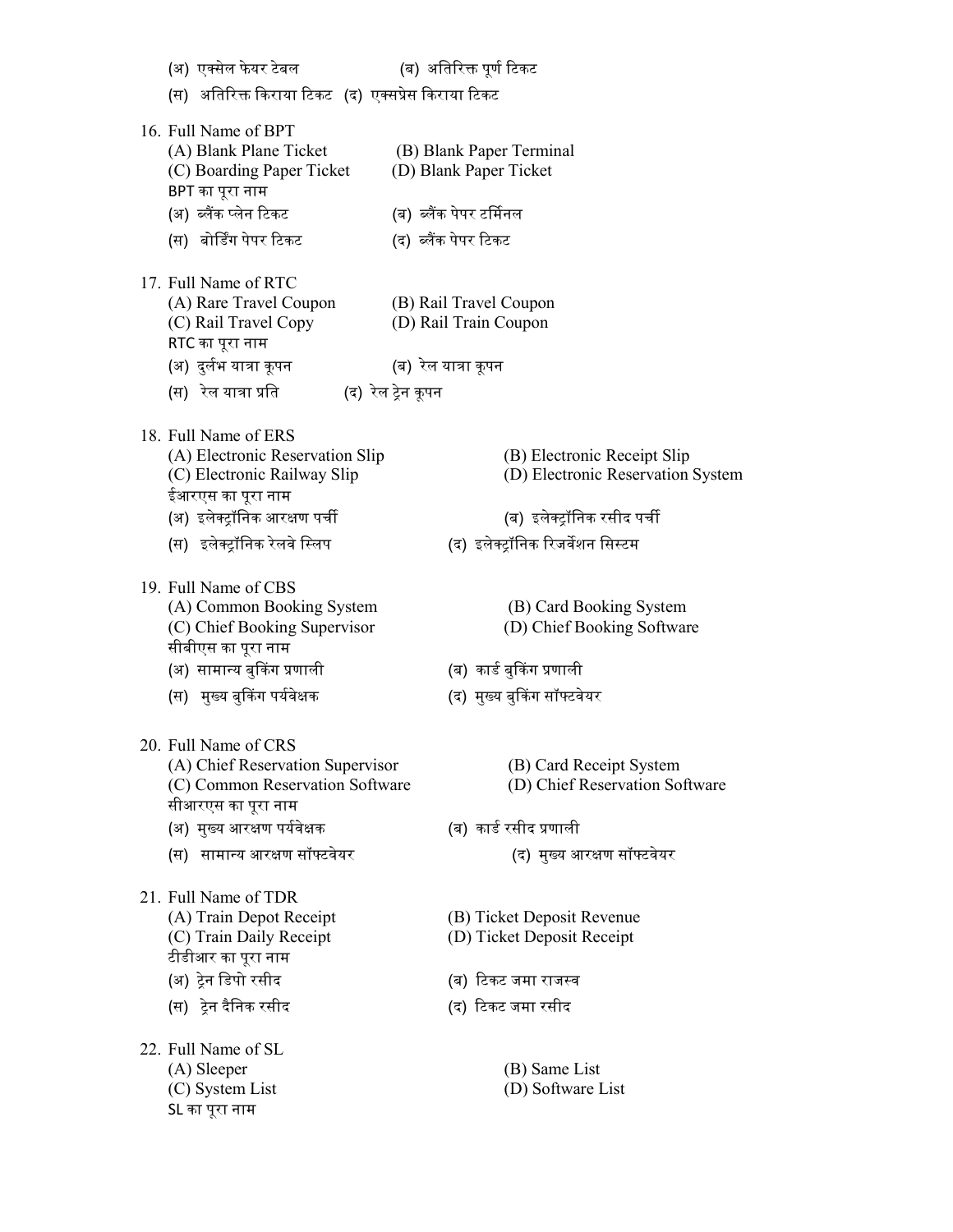| (अ) स्लीपर                                                          |        |          |                     | (ब) समान सूची                                              |          |                                      |  |
|---------------------------------------------------------------------|--------|----------|---------------------|------------------------------------------------------------|----------|--------------------------------------|--|
| (स) सिस्टम सूची                                                     |        |          |                     | (द) सॉफ्टवेयर सूची                                         |          |                                      |  |
|                                                                     |        |          |                     |                                                            |          |                                      |  |
| 23. Full Name of PoS                                                |        |          |                     |                                                            |          |                                      |  |
| (A) Passenger Open System<br>(C) Passenger Open Software            |        |          |                     | (B) Point of Sale<br>(D) Point of System                   |          |                                      |  |
| PoS का पूरा नाम                                                     |        |          |                     |                                                            |          |                                      |  |
| (अ) पैसेंजर ओपन सिस्टम                                              |        |          |                     | (ब) प्वाइंट ऑफ सेल                                         |          |                                      |  |
| (स) पैसेंजर ओपन सॉफ्टवेयर                                           |        |          |                     | (द) प्वाइंट ऑफ सिस्टम                                      |          |                                      |  |
|                                                                     |        |          |                     |                                                            |          |                                      |  |
| 24. Full Name of HRMS                                               |        |          |                     |                                                            |          |                                      |  |
| (A) Human Resource Manager Software                                 |        |          |                     |                                                            |          | (B) Human Resource Management System |  |
| (C) Human Receipt Management System                                 |        |          |                     |                                                            |          | (D) Human Resource Manager System    |  |
| HRMS का पूरा नाम<br>(अ)  मानव संसाधन प्रबंधक सॉफ्टवेयर              |        |          |                     | (ब) मानव संसाधन प्रबंधन प्रणाली                            |          |                                      |  |
| (स) मानव रसीद प्रबंधन प्रणाली                                       |        |          |                     | (द) मानव संसाधन प्रबंध प्रणाली                             |          |                                      |  |
|                                                                     |        |          |                     |                                                            |          |                                      |  |
| 25. Full Name of ICF                                                |        |          |                     |                                                            |          |                                      |  |
| (A) Integral Coach Factory<br>(C) Internet Coach Fraction           |        |          |                     | (B) Internet Coach Factory<br>(D) Integrated Coach Formula |          |                                      |  |
| ICF का पूरा नाम                                                     |        |          |                     |                                                            |          |                                      |  |
| (अ) इंटीग्रल कोच फैक्टरी                                            |        |          |                     | (ब) इंटरनेट कोच फैक्टरी                                    |          |                                      |  |
| (स) इंटरनेट कोच अंश                                                 |        |          |                     | (द) एकीकृत कोच फॉर्मूला                                    |          |                                      |  |
|                                                                     |        |          |                     |                                                            |          |                                      |  |
| 26. Full Name of LHB                                                |        |          |                     |                                                            |          |                                      |  |
| (A) Low High Balance                                                |        |          |                     | (B) Linke Hofmann Busch                                    |          |                                      |  |
| (C) Link Handle Balance<br>एलएचबी का पूरा नाम                       |        |          |                     | (D) Low Height Booking                                     |          |                                      |  |
| (अ) लो हाई बैलेंस                                                   |        |          | (ब) लिंक हॉफमैन बुश |                                                            |          |                                      |  |
| (स) लिंक हैंडल बैलेंस                                               |        |          |                     | (द) लो हाइट बुकिंग                                         |          |                                      |  |
|                                                                     |        |          |                     |                                                            |          |                                      |  |
| 27. Full Name of YTSK                                               |        |          |                     |                                                            |          |                                      |  |
| (A) Yatri Ticket Suvidha Kendra<br>(C) Yatri Ticket Software Kendra |        |          |                     | (B) Yatri Ticket Sewa Kendra                               |          | (D) Yatri Total Suvidha Kendra       |  |
| YTSK का पूरा नाम                                                    |        |          |                     |                                                            |          |                                      |  |
| (अ) यत्री टिकट सुविधा केंद्र                                        |        |          |                     | (ब) यत्री टिकट सेवा केंद्र                                 |          |                                      |  |
| (स) यति टिकट सॉफ्टवेयर केंद्र                                       |        |          |                     | (द) यति कुल सुविधा केंद्र                                  |          |                                      |  |
| 28. Reservation Fees (in Rs.) in 2S Class                           |        |          |                     |                                                            |          |                                      |  |
| $(A)$ 15                                                            | (B) 20 |          |                     | $(C)$ 40                                                   | $(D)$ 50 |                                      |  |
| 2S श्रेणी में आरक्षण शुल्क (रु॰ में) कितना हैं                      |        |          |                     |                                                            |          |                                      |  |
| (अ) 15                                                              | (ब) 20 |          |                     | (स) 40                                                     | (द)      | 50                                   |  |
| 29. Reservation Fees (in Rs.) in SL Class                           |        |          |                     |                                                            |          |                                      |  |
| $(A)$ 15                                                            | (B) 20 | $(C)$ 40 |                     | $(D)$ 50                                                   |          |                                      |  |
| एसएल श्रेणी में आरक्षण शुल्क (रु॰ में)  कितना  हैं                  |        |          |                     |                                                            |          |                                      |  |
| (अ) 15                                                              | (ब) 20 | (स) 40   |                     | (द) 50                                                     |          |                                      |  |
| 30. Reservation Fees (in Rs.) in 3A Class                           |        |          |                     |                                                            |          |                                      |  |
| $(A)$ 15                                                            | (B) 20 | $(C)$ 40 |                     | $(D)$ 50                                                   |          |                                      |  |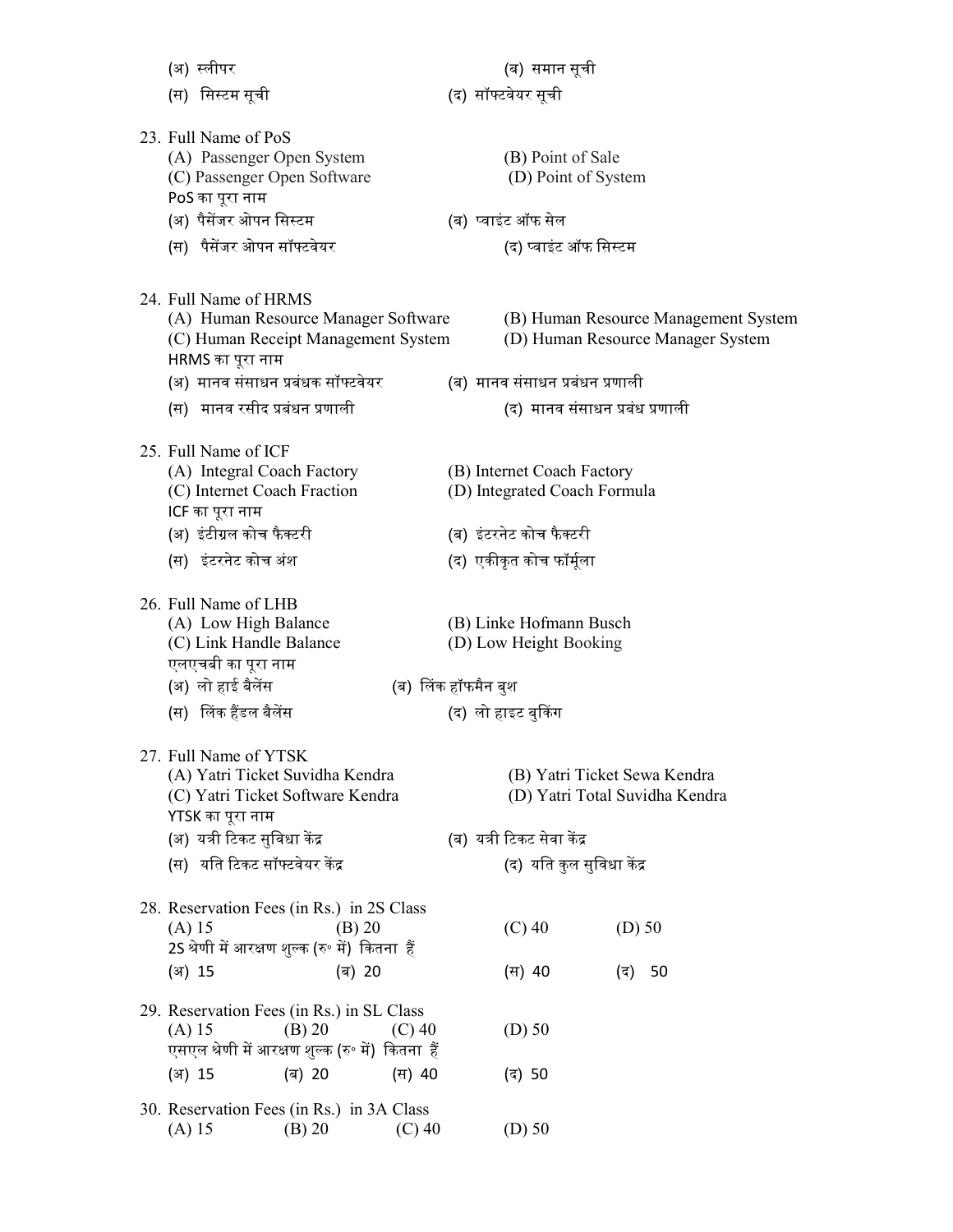|                           | 3ए श्रेणी में आरक्षण शुल्क (रु॰ में) कितना हैं                                                                                                         |                    |                                                                                                                                                                                                      |
|---------------------------|--------------------------------------------------------------------------------------------------------------------------------------------------------|--------------------|------------------------------------------------------------------------------------------------------------------------------------------------------------------------------------------------------|
| (अ) 15                    | (ब) 20                                                                                                                                                 | (स) 40             | (द) 50                                                                                                                                                                                               |
| (A) 15<br>(ब)20<br>(अ) 15 | 31. Reservation Fees (in Rs.) in 2A Class<br>$(B) 20$ (C) 40<br>2ए श्रेणी में आरक्षण शुल्क (रु॰ में) कितना हैं                                         | (स) 40             | $(D)$ 50<br>(द) 50                                                                                                                                                                                   |
| (A) 20                    | 32. Reservation Fees (in Rs.) in 1A Class<br>$(B) 60$ (C) 50<br>1ए श्रेणी में आरक्षण शुल्क (रु॰ में)  कितना  हैं<br>(अ) 20 (ब) 60 (स) 50 (द) 40        |                    | $(D)$ 40                                                                                                                                                                                             |
| (A) 15<br>(अ) 15          | 33. Reservation Fees (in Rs.) in AC Chair Car Class<br>$(B) 20$ (C) 40<br>एसी चेयर कार श्रेणी में आरक्षण शुल्क (रु॰ में) कितना हैं<br>(ब) 20<br>(स) 40 |                    | $(D)$ 50<br>(द) 50                                                                                                                                                                                   |
| (A) 15                    | 34. Reservation Fees (in Rs.) in First Class<br>$(B) 20$ (C) 40<br>प्रथमश्रेणी में आरक्षण शुल्क (रु॰ में) कितना हैं                                    |                    | $(D)$ 50                                                                                                                                                                                             |
| (अ) 15<br>(A) 15          | (ब) 20<br>(स) 40<br>(C) 60<br>$(B)$ 30                                                                                                                 |                    | (द) 50<br>35. Minimum Cancellation Charge (in Rs.) for Confirmed unused 2S Class Ticket<br>(D) $120$                                                                                                 |
| (अ) 15                    | (स) 60<br>(ब) 30                                                                                                                                       |                    | कन्फर्म अनयूज्ड 2S श्रेणी टिकट के लिए न्यूनतम रद्दीकरण शुल्क (रु॰ में) कितना हैं<br>(द) 120                                                                                                          |
| $(A)$ 120                 | (B) 180 		 (C) 200 		 (D) 240<br>(अ) 120 (ब) 180 (स) 200 (द) 240                                                                                       |                    | 36. Minimum Cancellation Charge (in Rs.) for Confirmed unused SL Class Ticket<br>कन्फर्म किए गए अप्रयुक्त SL श्रेणी टिकट के लिए न्यूनतम रद्दीकरण शुल्क  (रु॰ में)  कितना  हैं                        |
| (अ) 120                   | (A) 120 	(B) 180 	(C) 200 	(D) 240<br>(ब) 180                                                                                                          | (स) 200            | 37. Minimum Cancellation Charge (in Rs.) for Confirmed unused 3A Class Ticket<br>कन्फर्म अनयूज्ड 3ए श्रेणी टिकट के लिए न्यूनतम रद्दीकरण शुल्क (रु॰ में)  कितना  हैं<br>(द) 240                       |
| $(A)$ 120<br>(अ) 120      | (B) 180<br>(ब) 180                                                                                                                                     | (C) 200<br>(स) 200 | 38. Minimum Cancellation Charge (in Rs.) for Confirmed unused 2A Class Ticket<br>(D) $240$<br>कन्फर्म अप्रयुक्त 2ए श्रेणी टिकट के लिए न्यूनतम रद्दीकरण शुल्क  (रु॰ में)  कितना  हैं<br>(द) 240       |
| $(A)$ 120<br>(अ) 120      | (B) 180<br>(ब) 180 (स) 200 (द) 240                                                                                                                     | (C) 200            | 39. Minimum Cancellation Charge (in Rs.) for Confirmed unused 1A Class Ticket<br>$(D)$ 240<br>कन्फर्म अनयूज्ड 1ए श्रेणी टिकट के लिए न्यूनतम रद्दीकरण शुल्क (रु॰ में) कितना हैं                       |
| $(A)$ 120                 | (B) 180                                                                                                                                                | (C) 200            | 40. Minimum Cancellation Charge (in Rs.) for Confirmed unused AC Chair Car Class Ticket<br>(D) 240<br>कन्फर्म अप्रयुक्त एसी चेयर कार श्रेणी टिकट के लिए न्यूनतम रद्दीकरण शुल्क (रु॰ में)  कितना  हैं |

(अ) 120 (ब) 180 (स) 200 (द) 240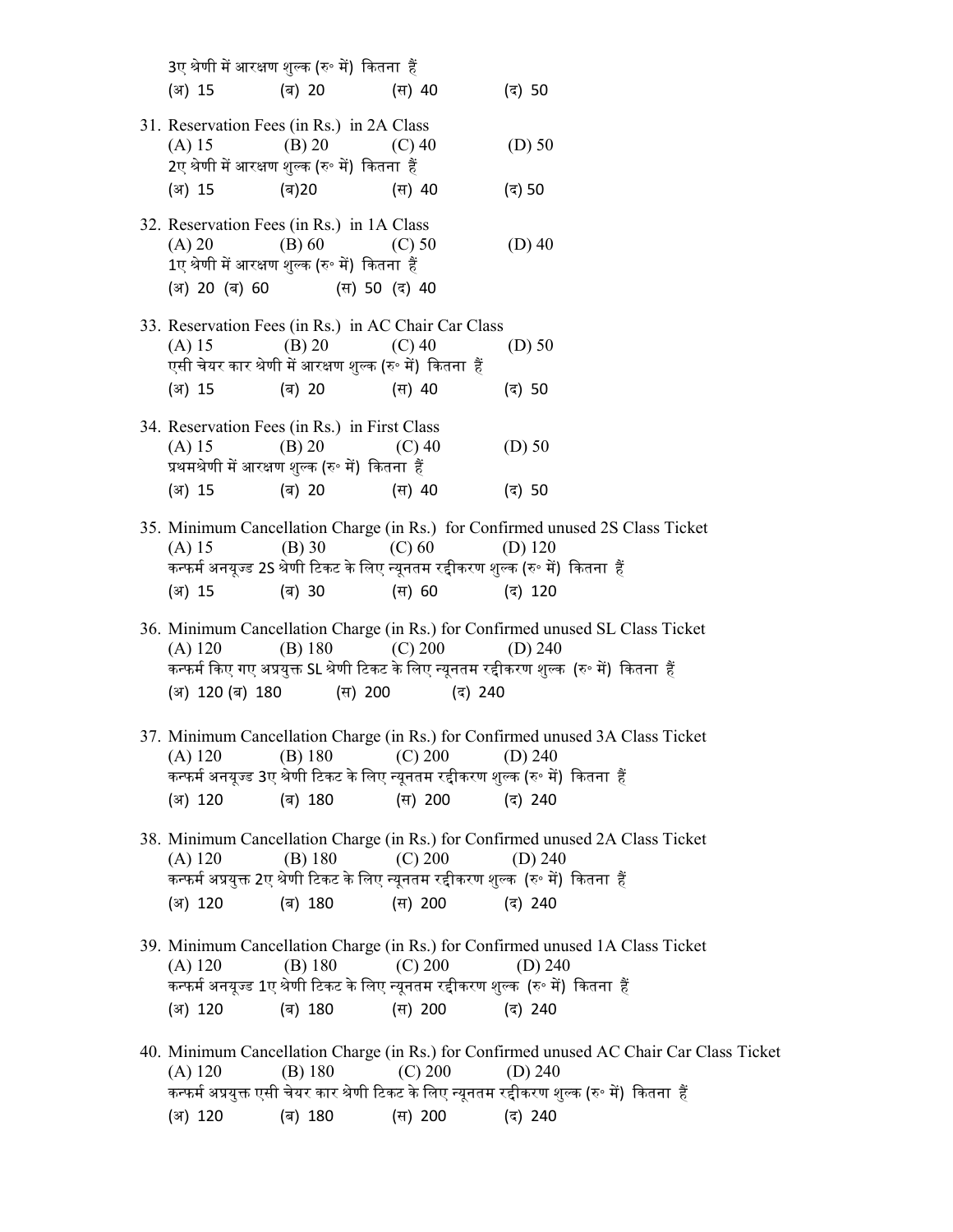- 41. Minimum Cancellation Charge (in Rs.) for Confirmed unused Executive Class Ticket (A) 120 (B) 180 (C) 200 (D) 240 कन्फर्म अनयूज्ड एक्जीक्यूटिव श्रेणी टिकट के लिए न्यूनतम रद्दीकरण शुल्क (रु॰ में) कितना हैं (अ) 120 (ब) 180 (स) 200 (द) 240 42. Cancellation Charge (in Rs.) for unused Waitlist Ticket of SL Class (A) 30 (B) 40 (C) 50 (D) 60 SL श्रेणी के अप्रयुक्त वेटलिस्ट टिकट के लिए रद्दीकरण शुल्क (रु॰ में) कितना हैं (अ) 30 (ब) 40 (स) 50 (द) 60 43. UTS Ticket Cancellation Charge (in Rs.) (A)  $15$  (B)  $20$  (C)  $25$  (D)  $30$ यूटीएस टिकट का रद्दीकरण शुल्क (रु॰ में) कितना हैं (अ) 15 (ब) 20 (स) 25 (द) 30 44. How many passenger can be booked in one UTS Ticket (A) 3 (B) 4 (C) 5 (D) 6 एक यूटीएस टिकट में अधिकतम कितने यात्री बुक किए जा सकते हैं (अ) 3 (ब) 4 (स) 5 (द) 6 45. How many passenger can be booked in one PRS Ticket (A) 3 (B) 4 (C) 5 (D) 6 एक पीआरएस टिकट में अधिकतम कितने यात्री बुक किए जा सकते हैं (अ) 3 (ब) 4 (स) 5 (द) 6 46. How many passenger can be booked in one PRS Tatkal Ticket (A) 3 (B) 4 (C) 5 (D) 6 एक पीआरएस तत्काल टिकट में अधिकतम कितने यात्री बुक किए जा सकते हैं (अ) 3 (ब) 4 (स) 5 (द) 6 47. How many time before PRS Tatkal Ticket booked from train origination station (A) 12 Hours (B) 24 Hours (C) 36 Hours (D) 48 Hours ट्रेन की प्रारम्भिक स्टेशन से पीआरएस तत्काल टिकट करने से कितने समय पहले बुक किए जा सकते हैं (अ) 12 घंटे (ब) 24 घंटे (स) 36 घंटे (द) 48 घंटे 48. How many per passenger charge (in Rs.) collected by JTBS (A) 1 (B) 2 (C) 3 (D) 5 जेटीबीएस द्वारा प्रति यात्री (रु॰ में) कितना शल्क वसुला जाता हैं (अ) 1 (ब) 2 (स) 3 (द) 5 49. Izzat MST Value (in Rs.) is (A) 10 (B) 25 (C) 30 (D) 35 इज्जत एमएसटी मूल्य (रु॰ में) कितना होता है (अ) 10 (ब) 25 (स) 30 (द) 35 50. For how much distance Izzat MST can be issued (A) 50 Km (B) 100 Km (C) 150 Km (D) 200 Km इज्ज़त एमएसटी कितनी दूरी के लिए जारी की जा सकती है
	- (अ) 50 किलोमीटर (ब) 100 किमी (स) 150 किलोमीटर (द) 200 किमी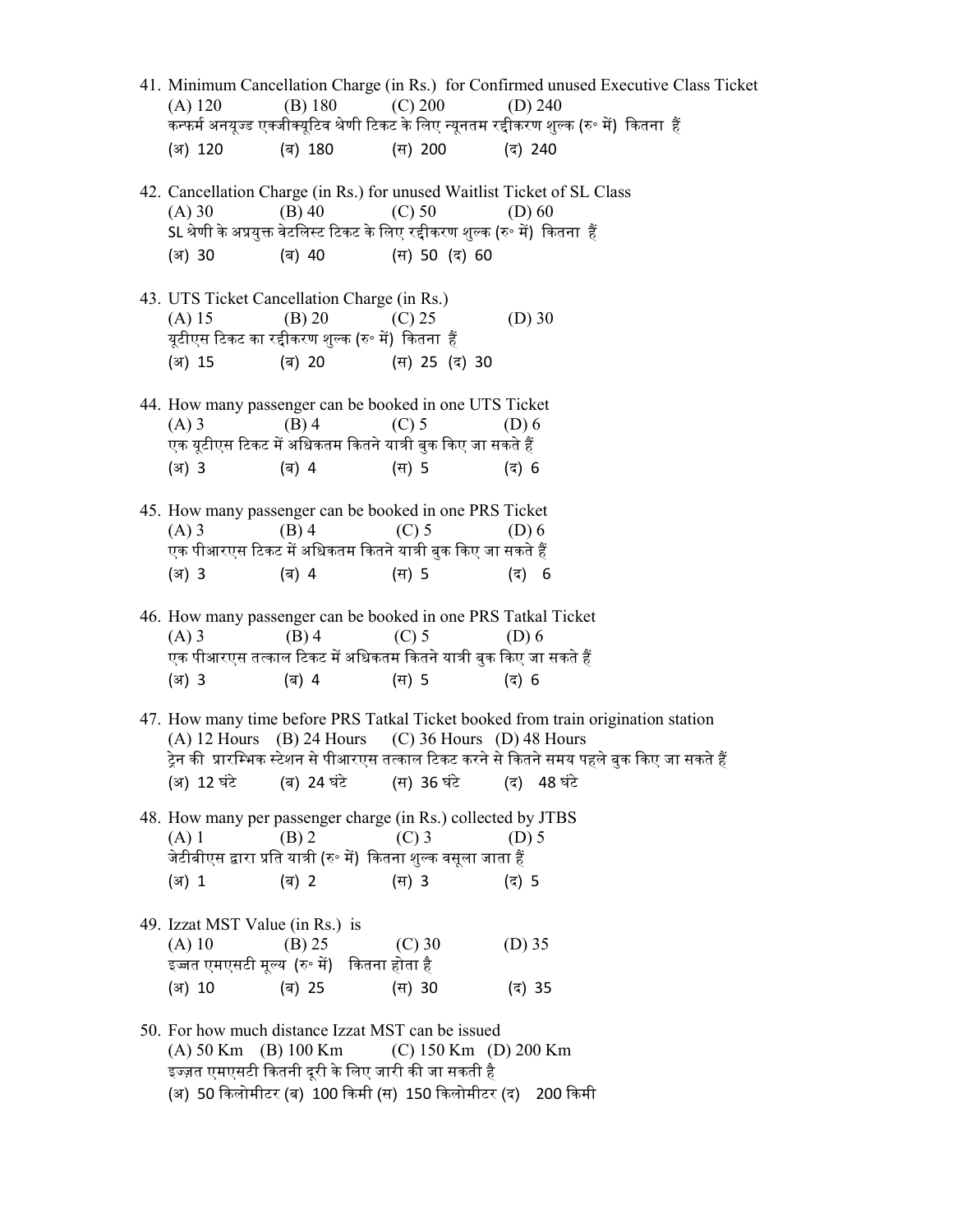| 51. For how much distance Normally MST can be issued<br>$(A)$ 50 Km<br>सामान्यतया एमएसटी कितनी दूरी के लिए जारी की जा सकती है                                                                                                 | (B) 100 Km         |                    | $(C)$ 120 Km |                       | (D) $150 \text{ Km}$ |
|-------------------------------------------------------------------------------------------------------------------------------------------------------------------------------------------------------------------------------|--------------------|--------------------|--------------|-----------------------|----------------------|
| (अ) 50 किलोमीटर (ब) 100 किलोमीटर (स)   120 किलोमीटर (द)                                                                                                                                                                       |                    |                    |              |                       | 150 किमी             |
| 52. For how much distance Normally QST can be issued<br>(A) 150 Km (B) 100 Km (C) 120 Km (D) 180 Km<br>सामान्यतया QST कितनी दूरी के लिए जारी की जा सकती है<br>(अ) 150 किलोमीटर (ब) 100 किलोमीटर (स) 120 किलोमीटर (द) 180 किमी |                    |                    |              |                       |                      |
| 53. For how much distance Normally MMVT can be issued<br>(A) 50 Km (B) 100 Km (C) 120 Km (D) 150 Km<br>सामान्यतया MMVT कितनी दूरी के लिए जारी की जा सकती है<br>(अ) 50 किलोमीटर (ब) 100 किलोमीटर (स)   120किलोमीटर (द)         |                    |                    |              |                       | 150 किमी             |
| 54. MMVT can be Issued to<br>(A) Student (B) Milk Vendors<br>(C) Railway Police (D) Divyang Passengers<br>MMVT किसे जारी किया जाता है<br>(अ) छात्र (ब) दूध विक्रेताओं<br>(स) रेलवे पुलिस (द) दिव्यांग यात्री                  |                    |                    |              |                       |                      |
| 55. Superfast charge (in Rs.) in UTS<br>$(A)$ 5<br>यूटीएस में सुपरफास्ट चार्ज (रु॰ में)  कितना है<br>(अ) 5                                                                                                                    | $(B)$ 10<br>(ब) 10 | $(C)$ 15<br>(स) 15 |              | $(D)$ 20<br>(द) 20    |                      |
| 56. UTS Minimum fare (in Rs.)<br>$(A)$ 5<br>यूटीएस का न्यूनतम किराया (रु॰ में) कितना है<br>(अ) 5                                                                                                                              | $(B)$ 10<br>(ब) 10 | $(C)$ 15<br>(स) 15 |              | $(D)$ 20<br>20<br>(द) |                      |
| 57. Platform Ticket Value (in Rs.)<br>$(A)$ 5<br>प्लेटफार्म टिकट मूल्य (रु॰ में) कितना है<br>(अ) 5                                                                                                                            | $(B)$ 10<br>(ब) 10 | $(C)$ 15<br>(स) 15 |              | $(D)$ 20<br>(द) 20    |                      |
| 58. Platform Ticket Validity<br>$(A)$ 2 Hours $(B)$ 3 Hours $(C)$ 4 Hours $(D)$ 24 Hours<br>प्लेटफार्म टिकट की वैधता कितनी होती है                                                                                            |                    |                    |              |                       |                      |
| (अ) 2 घंटे (ब) 3 घंटे (स) 4 घंटे (द) 24 घंटे                                                                                                                                                                                  |                    |                    |              |                       |                      |
| 59. GST in AC Class Reserved Tickets<br>(A) $5\%$ (B) $3\%$ (C) $4\%$ (D) $2\%$<br>एसी श्रेणी आरक्षित टिकट में जीएसटी  कितना है<br>(अ) 5% (ब) 3%                                                                              | (स) 4%             |                    | (द) 2%       |                       |                      |
| 60. Service Charge (in Rs.) for IRCTC Per Sleeper Class Ticket<br>(A) $10+GST$ (B) $15+GST$ (C) $20+GST$ (D) $30+GST$                                                                                                         |                    |                    |              |                       |                      |

आईआरसीटीसी से टिकट बुक करने हेतु स्लीपर श्रेणी के लिए सेवा शुल्क <mark>(रु॰ में) कितना</mark> है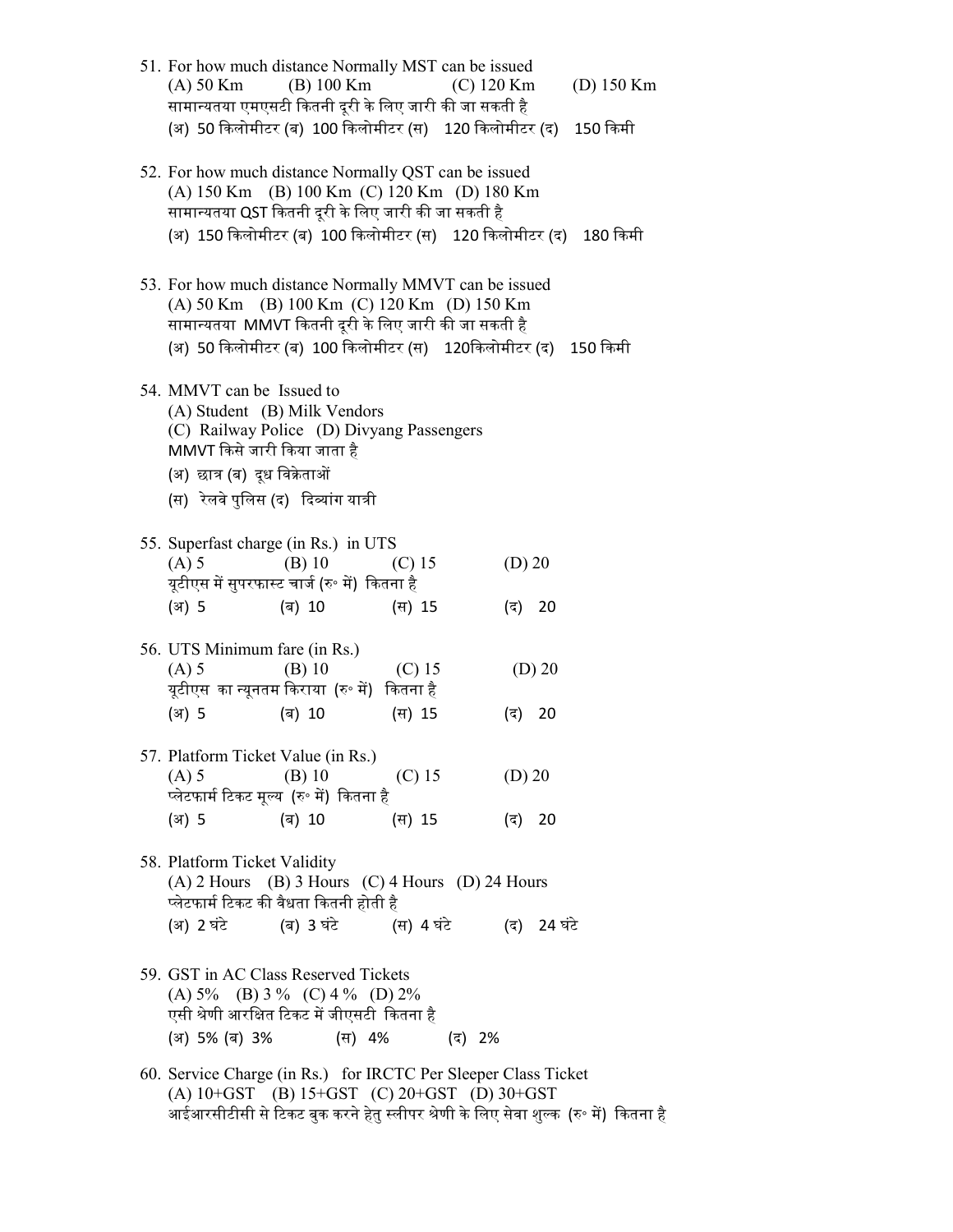|                                                                                                               | (अ) 10+जीएसटी         (ब) 15+जीएसटी          (स)   20+जीएसटी          (द)   30+जीएसटी                                                     |            |          |                 |
|---------------------------------------------------------------------------------------------------------------|-------------------------------------------------------------------------------------------------------------------------------------------|------------|----------|-----------------|
| 61. Service Charge (in Rs.) for IRCTC Per AC Class Ticket                                                     | (A) $10+GST$ (B) $15+GST$ (C) $20+GST$ (D) $30+GST$<br>आईआरसीटीसी से टिकट बुक करने हेतु एसी श्रेणी के लिए सेवा शुल्क  (रु॰ में)  कितना है |            |          |                 |
|                                                                                                               | (अ) 10+जीएसटी (ब) 15+जीएसटी (स) 20 + जीएसटी                                                                                               |            |          | (द) 30 + जीएसटी |
| 62. Minimum Distance for Break Journey<br>$(A)$ 100<br>ब्रेक जर्नी के लिए न्यूनतम दूरी कितनी होती है          | $(B)$ 300                                                                                                                                 | $(C)$ 400  |          | $(D)$ 500       |
| (अ) 100                                                                                                       | (ब) 300                                                                                                                                   | (स) 400    |          | (द) 500         |
| 63. No. of Break Journey allowed in 1200 Km<br>$(A)$ 1                                                        | $(B)$ 2<br>1200 किलोमीटर की यात्रा में  कितनी ब्रेक जर्नी की अनुमति  है                                                                   | $(C)$ 3    | $(D)$ 4  |                 |
| (अ) 1                                                                                                         | (ब) 2                                                                                                                                     | (स) 3      | (द) 4    |                 |
| 64. MST validity<br>एमएसटी की वैधता अवधि कितनी होती है<br>(अ) 3 महीने (ब) 1 महीने (स) 2 महीने (द) 4 महीने     | $(A)$ 3 months $(B)$ 1 month $(C)$ 2 months $(D)$ 4 months                                                                                |            |          |                 |
| 65. QST validity<br>QST की वैधता अवधि कितनी होती है<br>(अ) 3 महीने (ब) 1 महीने (स) 2 महीने (द) 4 महीने        | $(A)$ 3 months $(B)$ 1 month $(C)$ 2 months $(D)$ 4 months                                                                                |            |          |                 |
| 66. MMVT validity<br>एमएमवीटी की वैधता  अवधि कितनी होती है<br>(अ) 3 महीने (ब) 1 महीने (स) 2 महीने (द) 4 महीने | $(A)$ 3 months $(B)$ 1 month $(C)$ 2 months $(D)$ 4 months                                                                                |            |          |                 |
| 67. Indrail Pass issued to<br>इंडरेल पास किसको जारी किया जाता है                                              | (A) Foreigners (B) Indians (C) Railway Employee (D) GRP<br>(अ) विदेशी (ब) भारतीय (स) रेलवे कर्मचारी (द) जीआरपी                            |            |          |                 |
| 68. BPT colour<br>$(A)$ Green<br>बीपीटी का रंग कैसा होता है                                                   | $(B)$ Pink                                                                                                                                | (C) Yellow |          | (D) White       |
| (अ) ग्रीन                                                                                                     | (ब) गुलाबी                                                                                                                                | (स) पीला   | (द)      | सफेद            |
| 69. EFT colour<br>$(A)$ Green<br>ईएफ़टी का रंग कैसा होता है                                                   | $(B)$ Pink                                                                                                                                | (C) Yellow |          | (D) White       |
| (अ) ग्रीन                                                                                                     | (ब) गुलाबी                                                                                                                                | (स) पीला   | (द)      | सफेद            |
| 70. How many digit in PNR<br>$(A)$ 8<br>पीएनआर में कितने अंक होते हैं                                         | $(B)$ 10                                                                                                                                  | $(C)$ 6    | $(D)$ 12 |                 |
| (अ) 8                                                                                                         | (ब) 10                                                                                                                                    | (स) 6      | (द)      | 12              |
|                                                                                                               |                                                                                                                                           |            |          |                 |

71. Round Tour Ticket Issued to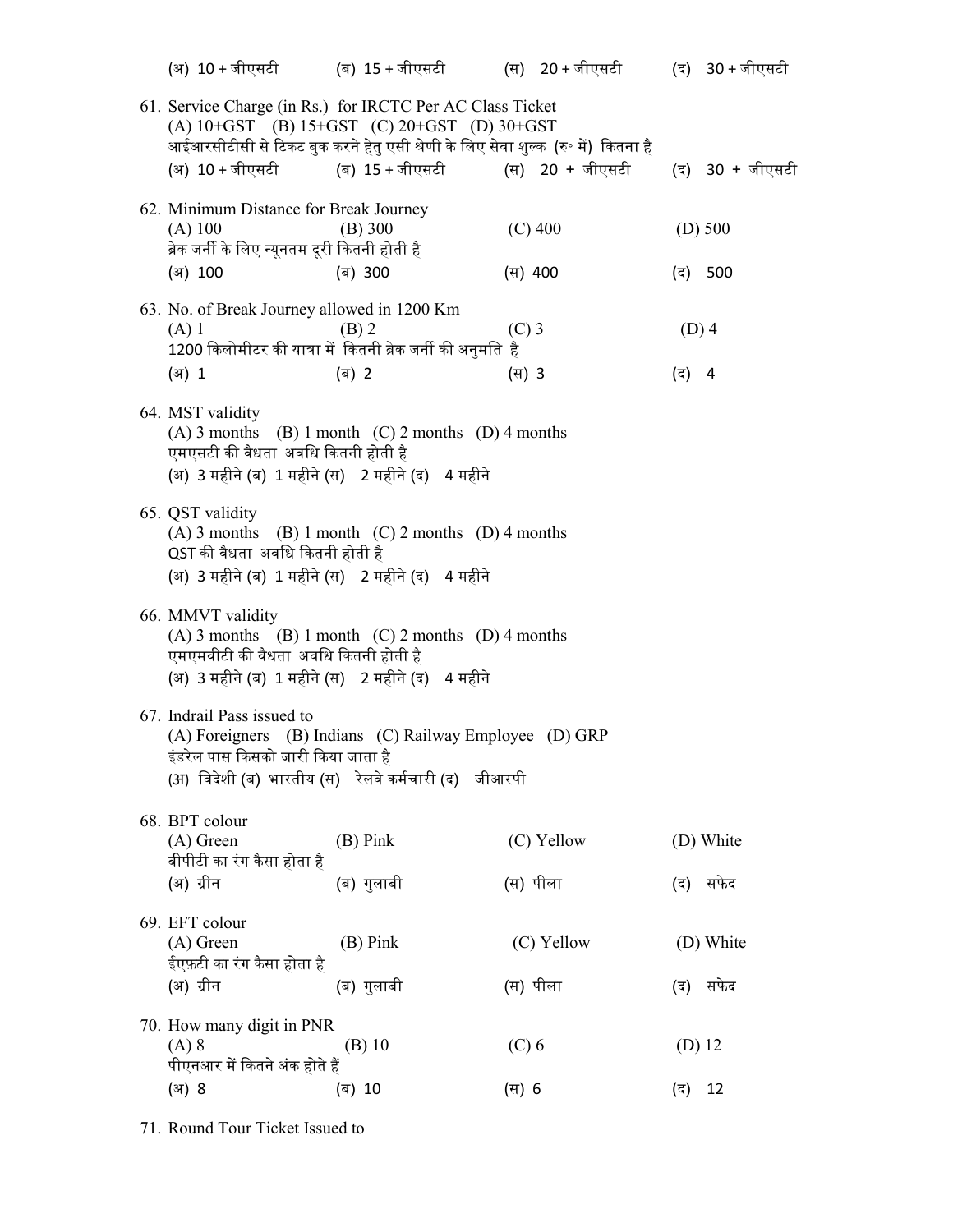| (A) Student<br>राउंड टूर टिकट किसको जारी किया जाता है                                                                       | (B) Doctor                                              | (C) Actor                                                                                             | (D) Police                        |
|-----------------------------------------------------------------------------------------------------------------------------|---------------------------------------------------------|-------------------------------------------------------------------------------------------------------|-----------------------------------|
| (अ) छात्र                                                                                                                   | (ब) डॉक्टर                                              | (स) अभिनेता                                                                                           | (द) पुलिस                         |
| 72. RTC issued to<br>(A) MP<br>आरटीसी किसको जारी किया जाता है                                                               | (B) <b>MLA</b>                                          | (C) Police                                                                                            | (D) Doctor                        |
| (अ) एमपी                                                                                                                    | (ब) विधायक                                              | (स) पुलिस                                                                                             | (द) डॉक्टर                        |
| 73. AC Tatkal Booking Timing start from<br>$(A)$ 08:00 Hrs.<br>एसी तत्काल बुकिंग कितने बजे से शुरू होती है<br>(अ) 08:00 बजे | $(B) 09:00$ Hrs.<br>(ब) 09:00 बजे                       | $(C)$ 11:00 Hrs.<br>(स) 11:00 बजे                                                                     | (D) $10:00$ Hrs.<br>(द) 10:00 बजे |
| 74. SL Tatkal Booking Timing start from<br>$(A) 08:00$ Hrs. $(B) 09:00$ Hrs.<br>SL तत्काल बुकिंग कितने बजे से शुरू होती है  | (अ) 08:00 बजे (ब) 09:00 बजे (स) 11:00 बजे (द) 10:00 बजे | $(C)$ 11:00 Hrs.                                                                                      | (D) $10:00$ Hrs.                  |
| 75. Normally PRS counter open from<br>$(A)$ 08:00 Hrs.<br>सामान्यतया PRS काउंटर कितने बजे से खुलता है                       | $(B) 09:00$ Hrs.                                        | $(C)$ 11:00 Hrs.<br>(अ) 08:00 बजे (ब) 09:00 बजे (स) 11:00 बजे (द) 10:00 बजे                           | (D) $10:00$ Hrs.                  |
| 76. 1A stand for<br>(A) First AC<br>1A किस श्रेणी के लिए प्रयुक्त होता है<br>(अ) फर्स्ट एसी (ब) सेकंड एसी                   | (B) Second AC                                           | (C) Third AC<br>(स) थर्ड एसी                                                                          | (D) Sleeper<br>(द) स्लीपर         |
| 77. 2A stand for<br>$(A)$ First AC<br>2A किस श्रेणी के लिए प्रयुक्त होता है<br>(अ) फर्स्ट एसी (ब) सेकंड एसी                 | (B) Second AC                                           | $(C)$ Third AC<br>(स) थर्ड एसी                                                                        | (D) Sleeper<br>(द) स्लीपर         |
| 78. 3A stand for<br>(A) First AC<br>3A किस श्रेणी के लिए प्रयुक्त होता है<br>(अ) फर्स्ट एसी                                 | (B) Second AC<br>(ब) सेकंड एसी                          | $(C)$ Third AC<br>(स) थर्ड एसी                                                                        | (D) Sleeper<br>(द) स्लीपर         |
| 79. SL stand for<br>$(A)$ First AC<br>SL किस श्रेणी के लिए प्रयुक्त होता है<br>(अ) फर्स्ट एसी                               | (B) Second AC<br>(ब) सेकंड एसी                          | (C) Third AC<br>(स) थर्ड एसी                                                                          | (D) Sleeper<br>(द) स्लीपर         |
| 80. CC stand for<br>सीसी किस श्रेणी के लिए प्रयुक्त होता है<br>(अ) चेयर कार                                                 | (ब) प्रथम श्रेणी                                        | (A) Chair Car (B) First Class (C) Second Class (D) Third Class<br>(स) द्वितीय श्रेणी (द) तृतीय श्रेणी |                                   |
| 81. 2S stand for                                                                                                            |                                                         | (A) Chair Car (B) First Class (C) Second Class (D) Third Class                                        |                                   |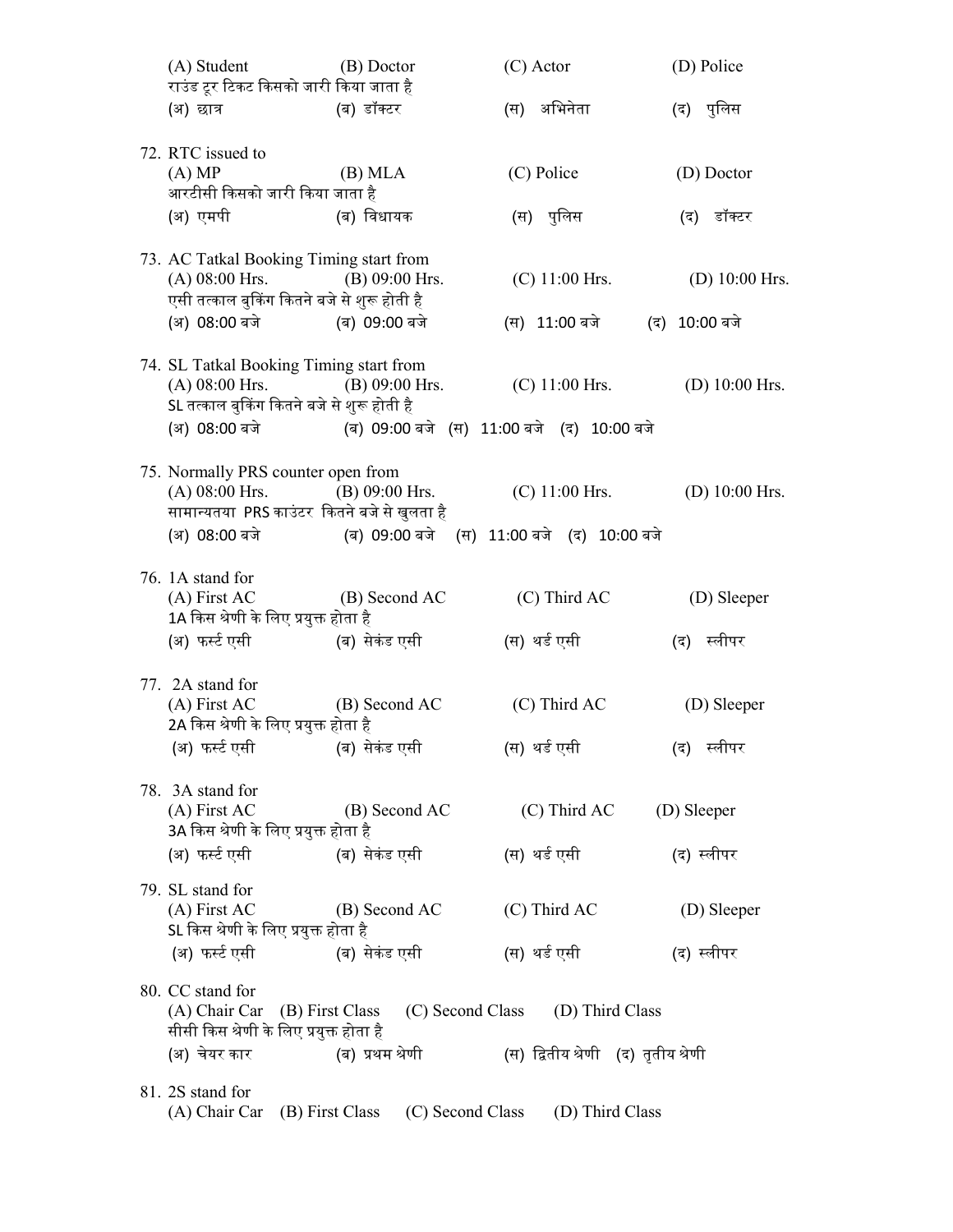2S किस श्रेणी के लिए प्रयुक्त होता है (अ) चेयर कार (ब) प्रथम श्रेणी (स) द्वितीय श्रेणी (द) तृतीय श्रेणी 82. FC stand for (A) Chair Car (B) First Class (C) Second Class (D) Third Class एफसी किस श्रेणी के लिए प्रयुक्त होता है (अ) चेयर कार (ब) प्रथम श्रेणी (स) द्वितीय श्रेणी (द) तृतीय श्रेणी 83. EC stand for (A) Executive Class (B) First Class (C) Second Class (D) Third Class EC किस श्रेणी के लिए प्रयुक्त होता है (अ) कार्यकारी श्रेणी (ब) प्रथम श्रेणी (स) द्वितीय श्रेणी (द) तृतीय श्रेणी 84. First AC Coach Number start with (A) A (B) B (C) D (D) H फर्स्ट एसी के कोच संख्या की शुरुआत किस अक्षर से होती है (अ) ए (ब) बी (स) डी (द) एच 85. Second AC Coach Number start with (A) A (B) B (C) D (D) H द्वितीय एसी के कोच संख्या की शुरुआत किस अक्षर से होती है (अ) ए (ब) बी (स) डी (द) एच 86. Third AC Coach Number start with (A) A (B) B (C) D (D) H थर्ड एसी के कोच संख्या की शुरुआत किस अक्षर से होती है (अ) ए (ब) बी (स) डी (द) एच 87. Second Class Coach Number start with (A) A (B) B (C) D (D) H द्वितीयश्रेणी के कोच संख्या की शुरुआत किस अक्षर से होती है (अ) ए (ब) बी (स) डी (द) एच 88. STBA sell ticket from (A) Railway Counter (B) His Own Counter (C) Walking Counter (D) None of the Above STBA कहाँ से टिकट बेचते हैं (अ) रेलवे काउंटर (ब) हिज ओन काउंटर (स) वॉकिंग काउंटर (द) उपरोक्त में से कोई नहीं 89. STBA can sell (A) UTS Ticket (B) PRS Ticket (C) Excess Fare Ticket (D) Both UTS & PRS STBA कहाँ से टिकट बेचते हैं (अ) यूटीएस टिकट (ब) पीआरएस टिकट (स) अतिरिक्त किराया टिकट (द) यूटीएस और एसएसएस दोनों 90. JTBS can sell (A) Excess Fare Ticket (B) PRS Ticket (C) UTS Ticket (D) Both UTS & PRS जेटीबीएस कौन से ᳯटकट बेच सकता है (अ) अतिरिक्त टिकट (ब) पीआरएस टिकट (स) यूटीएस टिकट (द) दोनों यूटीएस और पीआरएस 91. YTSK can sell (A) Excess Fare Ticket (B) PRS Ticket (C) UTS Ticket (D) Both UTS & PRS YTSK कौन से टिकट बेच सकता है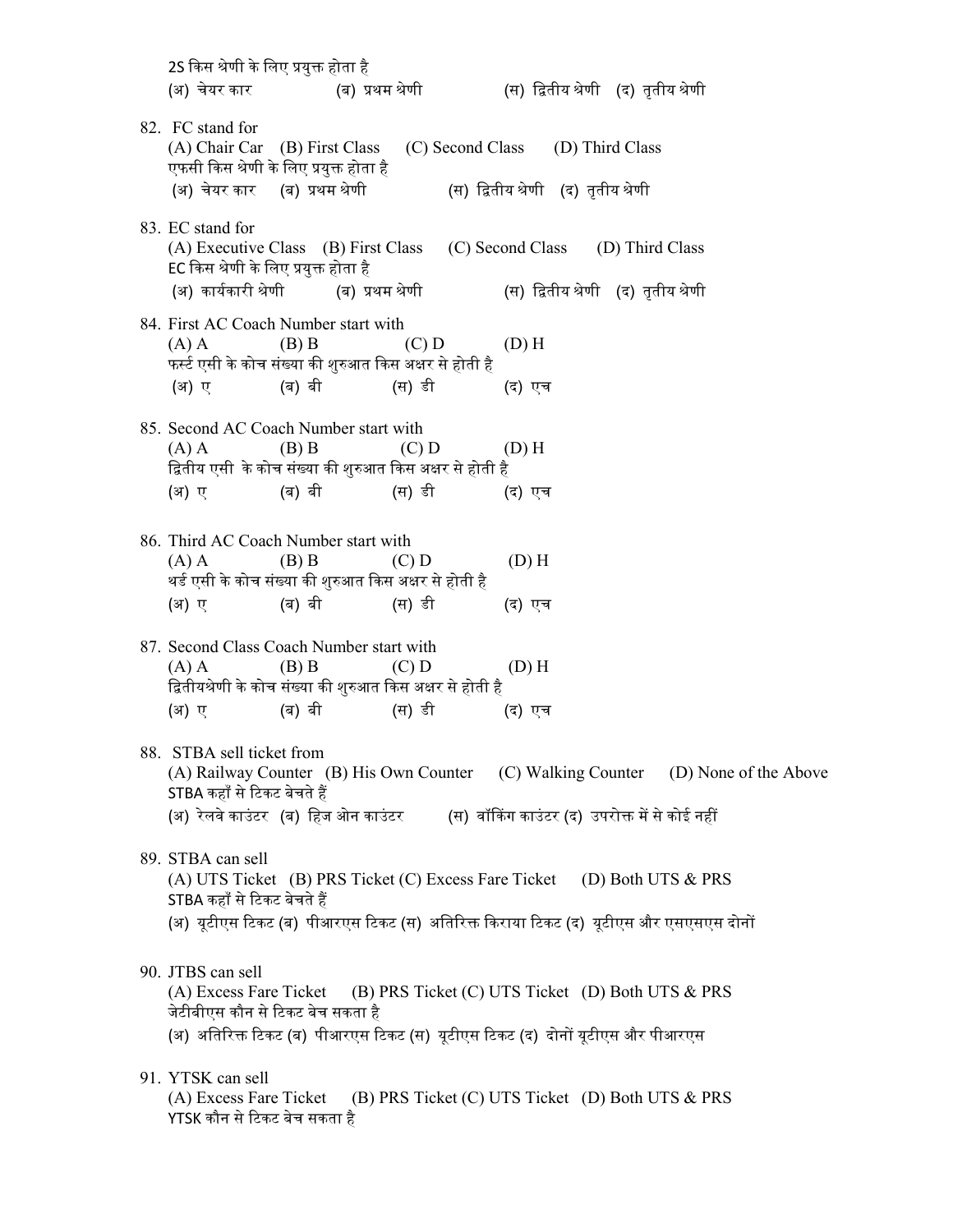- (अ) अतिरिक्त टिकट (ब) पीआरएस टिकट (स) यूटीएस टिकट (द) दोनों यूटीएस और पीआरएस
- 92. JTBS sell ticket from (A) Railway Counter (B) His Own Counter (C) Walking Counter (D) None of the Above JTBS कौन से ᳯटकट बेच सकता है (अ) रेलवे काउंटर (ब) हिज ओन काउंटर (स) वॉकिंग काउंटर (द) उपरोक्त में से कोई नहीं 93. Cancellation Charge (in Rs.) for Waitlist Ticket of AC Class (A)  $30+GST$  (B)  $40+GST$  (C)  $50+GST$  (D)  $60+GST$ एसी श्रेणी के वेटलिस्ट टिकट के लिए रहीकरण शुल्क (रु॰ में) कितना है (अ) 30 + जीएसटी (ब) 40 + जीएसटी (स) 50 + जीएसटी (द) 60 + जीएसटी 94. Which type ticket can we book from UTS on Mobile App (A) Excess Fare Ticket (B) PRS Ticket (C) UTS Ticket (D) Both UTS & PRS यूटीएस मोबाइल ऐप पर किस प्रकार का टिकट बुक किया जाता हैं (अ) अतिरिक्त टिकट (ब) पीआरएस टिकट (स) यटीएस टिकट (द) दोनों यटीएस और पीआरएस 95. Which type ticket can we book from IRCTC Rail Connect Mobile App (A) Excess Fare Ticket (B) PRS Ticket (C) UTS Ticket (D) Both UTS & PRS IRCTC रेल कनेक्ट मोबाइल ऐप पर किस प्रकार का टिकट बुक किया जाता हैं (अ) अतिरिक्त टिकट (ब) पीआरएस टिकट (स) यूटीएस टिकट (द) दोनों यूटीएस और पीआरएस 96. Normally Confirmed unused reserved ticket can be cancelled up to (A) 4 hours after train scheduled departure (B) 4 hours before train scheduled departure (C) 30 minute after train scheduled departure (D) 30 minute before train scheduled departure सामान्यतया कन्फर्म अप्रयुक्त आरक्षित टिकट को कब तक रद्द किया जा सकता है (अ) ट्रेन निर्धारित प्रस्थान के 4 घंटे बाद (ब) ट्रेन निर्धारित प्रस्थान से 4 घंटे पहले (स) टेन निर्धारित प्रस्थान से 30 मिनट बाद (द) टेन निर्धारित प्रस्थान से 30 मिनट पहले 97. Normally unused Waitlist Reserved ticket can be cancelled up to (A) 4 hours after train scheduled departure (B) 4 hours before train scheduled departure  $(C)$  30 minute after train scheduled departure  $(D)$  30 minute before train scheduled departure सामान्यतया अप्रयुक्त वेटलिस्ट आरक्षित टिकट को कब तक रद्द किया जा सकता है ्<br>(अ) ट्रेन निर्धारित प्रस्थान के 4 घंटे बाद (ब) ट्रेन निर्धारित प्रस्थान से 4 घंटे पहले (स) टेन निर्धारित प्रस्थान से 30 मिनट बाद (द) टेन निर्धारित प्रस्थान से 30 मिनट पहले 98. Normally unused RAC Reserved ticket can be cancelled up to (A) 4 hours after train scheduled departure (B) 4 hours before train scheduled departure (C) 30 minute after train scheduled departure (D) 30 minute before train scheduled departure सामान्यतया अप्रयुक्त आरएसी आरक्षित टिकट को कब तक रद्द किया जा सकता है (अ) ट्रेन निर्धारित प्रस्थान के 4 घंटे बाद (ब) ट्रेन निर्धारित प्रस्थान से 4 घंटे पहले (स) टेन निर्धारित प्रस्थान के 30 मिनट बाद (द) टेन निर्धारित प्रस्थान से 30 मिनट पहले 99. If train running more than three hours late from its scheduled departure then ticket refund amount will be (A) Full Amount Refund (B) No Amount Refund (C) Half Amount Refund (D) 75% Amount Refund यदि ट्रेन अपने निर्धारित प्रस्थान से तीन घंटे से अधिक देरी से चल रही है तो टिकट वापसी राशि कितनी होगी (अ) पूणᭅ रािश वापसी (ब) कोई रािश वापसी नहᱭ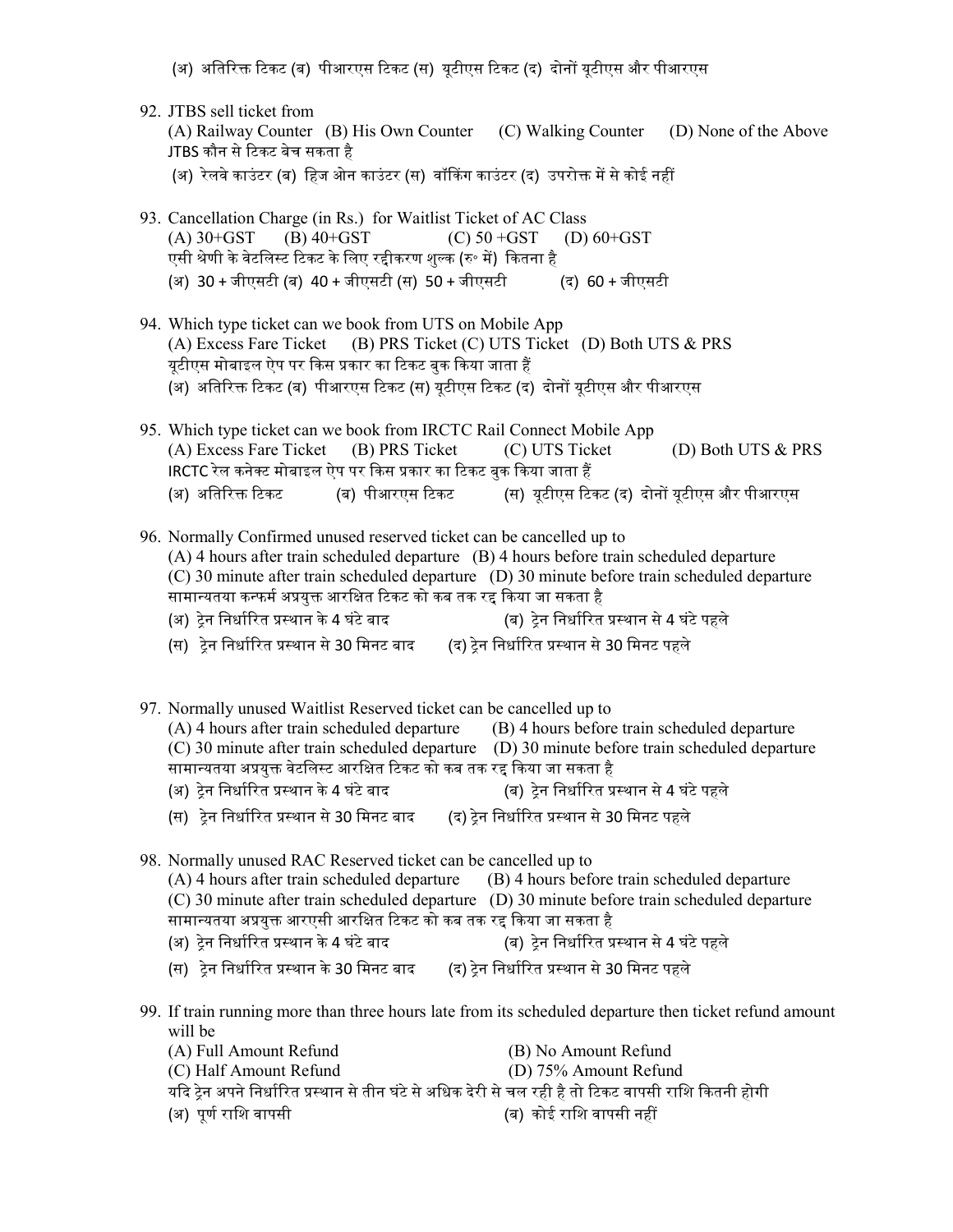| 100. Tatkal Confirmed unused Reserved ticket cancellation charge (in Rs.) is    |                                                                                         |                           |                 |  |  |  |  |  |
|---------------------------------------------------------------------------------|-----------------------------------------------------------------------------------------|---------------------------|-----------------|--|--|--|--|--|
| $(A)$ 25% of ticket value                                                       |                                                                                         | $(B)$ 50% of ticket value |                 |  |  |  |  |  |
| $(C)$ 75% of ticket value<br>(D) 100% of ticket value                           |                                                                                         |                           |                 |  |  |  |  |  |
|                                                                                 | तत्काल कन्फर्म अप्रयुक्त आरक्षित टिकट का कैंसिलेशन चार्ज (रु॰ में)  कितना है            |                           |                 |  |  |  |  |  |
| (अ) टिकट मूल्य का 25%                                                           | (ब) टिकट मूल्य का 50%                                                                   |                           |                 |  |  |  |  |  |
|                                                                                 | (स) टिकट मूल्य का 75% (द) टिकट मूल्य का 100%                                            |                           |                 |  |  |  |  |  |
| 101. Cancellation Charge (in Rs.) for unused Tatkal Waitlist Ticket of AC Class |                                                                                         |                           |                 |  |  |  |  |  |
| $(A)$ 30+GST                                                                    | (B) $40+GST$ (C) $50+GST$                                                               |                           | (D) $60+GST$    |  |  |  |  |  |
|                                                                                 | एसी श्रेणी के अप्रयुक्त तत्काल वेटलिस्ट टिकट के लिए कैंसिलेशन चार्ज (रु॰ में)  कितना है |                           |                 |  |  |  |  |  |
|                                                                                 | (अ) 30+जीएसटी            (ब) 40+जीएसटी            (स) 50+जीएसटी                         |                           | (द) 60 + जीएसटी |  |  |  |  |  |
| 102. Cancellation Charge (in Rs.) for unused Tatkal Waitlist Ticket of SL Class |                                                                                         |                           |                 |  |  |  |  |  |
| (A) 30                                                                          | (B) 90                                                                                  | (C) 60                    | (D) $120$       |  |  |  |  |  |
|                                                                                 | SL श्रेणी के अप्रयुक्त तत्काल वेटलिस्ट टिकट के लिए रद्दीकरण शुल्क (रु॰ में)  कितना है   |                           |                 |  |  |  |  |  |
| (अ) 30                                                                          | (ब) 90                                                                                  | (स) 60                    | (द) 120         |  |  |  |  |  |
|                                                                                 |                                                                                         |                           |                 |  |  |  |  |  |

| Question<br>No.         | Answer           | Question<br>No. | Answer           | Question<br>No. | Answer           | Question<br>No. | Answer           |
|-------------------------|------------------|-----------------|------------------|-----------------|------------------|-----------------|------------------|
| 1                       | $A/\mathsf{F}$   | 27              | $A/\mathsf{F}$   | 53              | $D/\overline{G}$ | 79              | $D/\overline{z}$ |
| $\overline{2}$          | $C/\overline{H}$ | 28              | $A$ /अ           | 54              | $B/\overline{a}$ | 80              | $A$ ⁄अ           |
| 3                       | $A$ ⁄अ           | 29              | $B/\overline{a}$ | 55              | $C/\overline{a}$ | 81              | $C/\overline{a}$ |
| $\overline{\mathbf{4}}$ | $A$ ⁄अ           | 30              | $C/\overline{a}$ | 56              | $B/\overline{a}$ | 82              | $B/\overline{a}$ |
| 5                       | $B/\overline{a}$ | 31              | $D/\overline{z}$ | 57              | $B/\overline{a}$ | 83              | $A$ /अ           |
| 6                       | $C/\overline{a}$ | 32              | $B/\overline{a}$ | 58              | $A/\mathsf{F}$   | 84              | $D/\overline{z}$ |
| $\overline{7}$          | $A$ ⁄अ           | 33              | $C/\overline{a}$ | 59              | $A$ /अ           | 85              | $A$ ⁄अ           |
| 8                       | $D/\overline{S}$ | 34              | $D/\overline{z}$ | 60              | $B/\overline{a}$ | 86              | $B/\overline{a}$ |
| 9                       | $A$ ⁄अ           | 35              | $C/\overline{a}$ | 61              | $D/\overline{z}$ | 87              | $C/\overline{a}$ |
| 10                      | $B/\overline{a}$ | 36              | $A/\mathsf{F}$   | 62              | $D/\overline{G}$ | 88              | $A$ /अ           |
| 11                      | $D/\overline{z}$ | 37              | $B/\overline{a}$ | 63              | $B/\overline{a}$ | 89              | $A$ /अ           |
| 12                      | $C/\overline{a}$ | 38              | $C/\overline{a}$ | 64              | $B/\bar{a}$      | 90              | $C/\overline{a}$ |
| 13                      | $A$ ⁄अ           | 39              | $D/\overline{z}$ | 65              | $A$ /अ           | 91              | $D/\overline{z}$ |
| 14                      | $B/\overline{a}$ | 40              | $B/\overline{a}$ | 66              | $B/\overline{a}$ | 92              | $B/\overline{a}$ |
| 15                      | $C/\overline{H}$ | 41              | $D/\overline{z}$ | 67              | $A$ /अ           | 93              | $D/\overline{z}$ |
| 16                      | $D/\overline{z}$ | 42              | $D/\overline{z}$ | 68              | $B/\overline{a}$ | 94              | $C/\overline{H}$ |
| 17                      | $B/\overline{a}$ | 43              | $D/\overline{G}$ | 69              | $D/\overline{G}$ | 95              | $B/\bar{a}$      |
| 18                      | A/अ              | 44              | $B/\overline{a}$ | 70              | $B/\overline{a}$ | 96              | $B/\overline{a}$ |